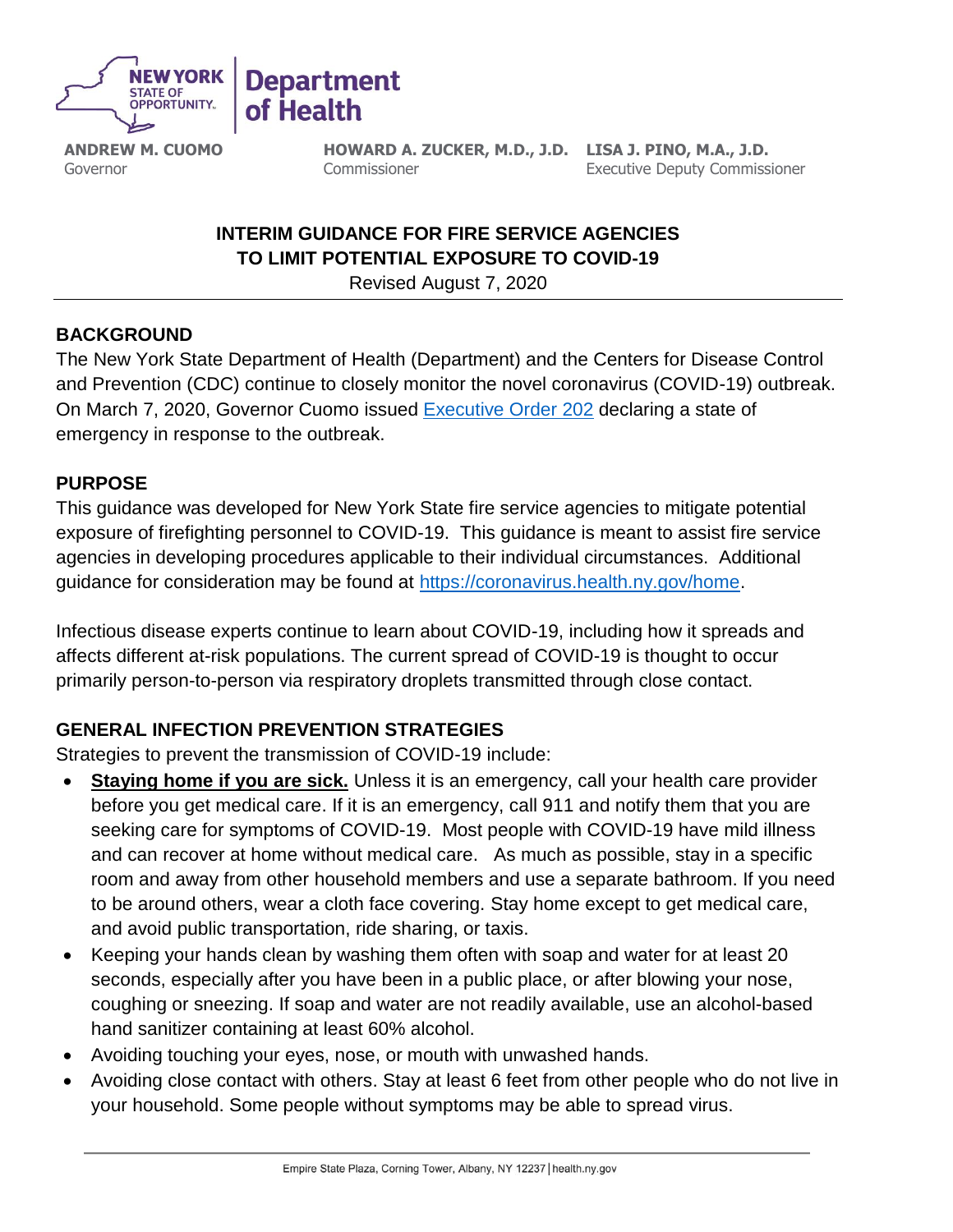- Covering you mouth and nose with a cloth face cover when in public setting and when around others who don't live in your household, especially when social distancing is difficult to maintain.
- Covering your mouth and nose with a tissue when coughing or sneezing and then immediately discarding it in a closed container. If a tissue is not available, use the inside of your elbow.
- Cleaning and disinfecting frequently touched surfaces and equipment daily. If surfaces are dirty, use detergent or soap and water prior to disinfection.
- Monitoring your health daily. Be alert for symptoms. Watch for fever, cough, shortness of breath, or other symptoms of COVID-19. Take your temperature if symptoms develop, and stay home except to get medical care.

### **SPECIFIC MITIGATION STRATEGIES FOR FIREFIGHTING PERSONNEL**

Firefighting personnel should exercise caution in their daily regular interactions with colleagues and the public.

To the extent possible, firefighting personnel should implement the following considerations in the work environment to prevent the transmission of COVID-19, including:

- Maintain procedures and practices necessary to provide for the safety of firefighting personnel and effective operations (e.g., needing members to remain seated and belted during a response, maintaining crew size necessary complete tasks during an incident, guiding a saw operator, or footing a ladder). The safety of the firefighting personnel will take precedence over social distancing where personnel must work within six feet; provided, however, that acceptable face coverings are worn, where possible, when in close contact.
- Limit nonemergency tasks, such as fire safety inspections and in-person training, to reduce the number of required personnel per shift and limit critical, but nonemergency tasks, to minimum staffing necessary to safely and effectively perform the task.
- Ventilate apparatus and other vehicles during and after transport, to the extent practicable.
- Assign specific riding positions for apparatus and other vehicles to maintain social distancing, to the extent practicable. Facemasks should be considered when riding within six feet of each other is unavoidable.
- Reduce crew size in each vehicle or increase the number of vehicles in a response, to the extent practicable.
- Create separations in sleeping quarters and common areas to maintain a minimum distance of 6 feet.
- Clean and disinfect common areas and frequently touched surfaces in the station at minimum once per 12-hour shift, including doorknobs, telephones/intercoms, computer keyboards/mice, switch plates, kitchen, fitness rooms, etc.
- Clean and disinfect bunk rooms. Replace bedding and clean surfaces after each use.
- Avoid using areas that cannot be cleaned between individual use (i.e. station pole).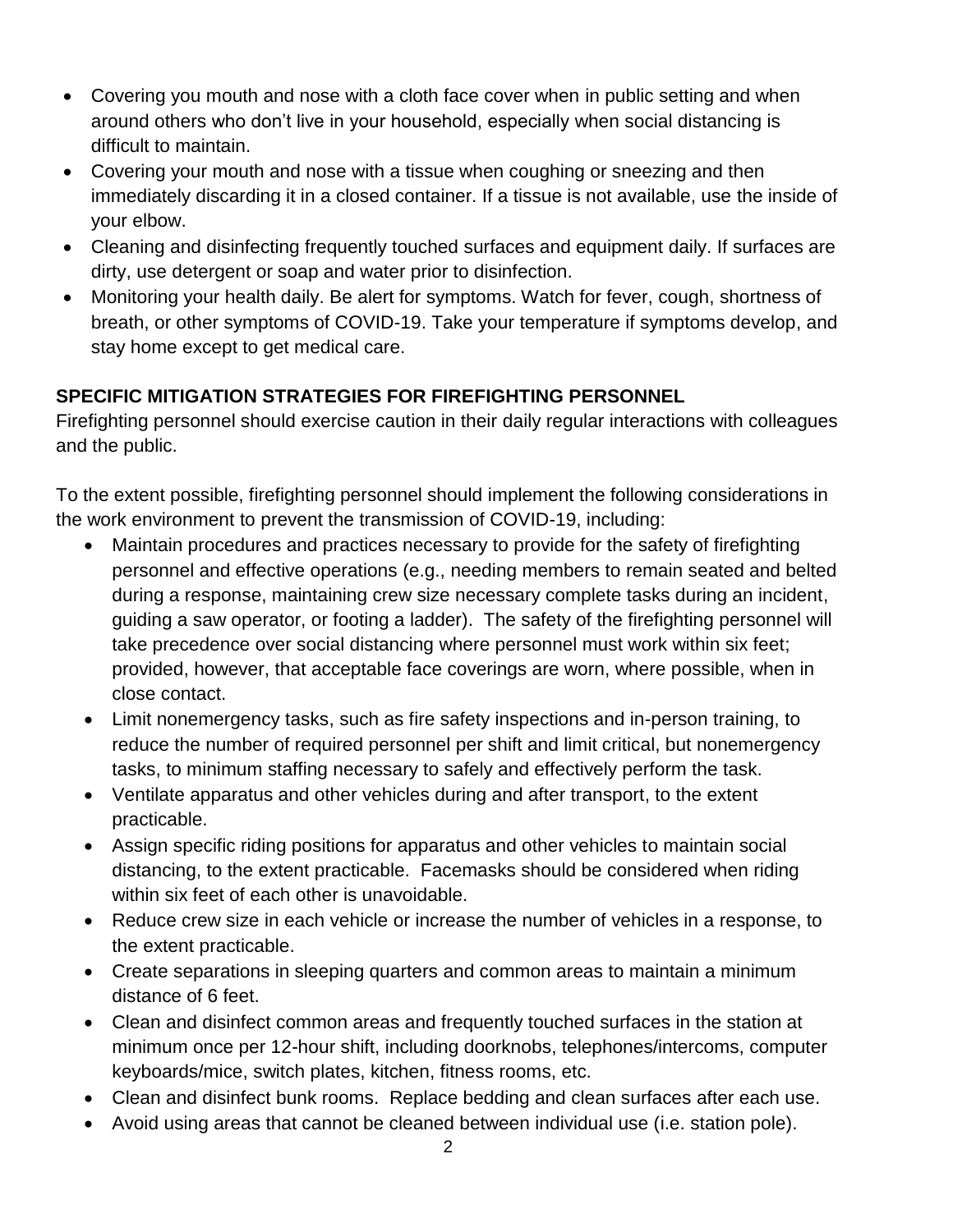- Limit areas to one operator, where practicable (e.g. base station and vehicle radios, alarm panels and traffic controls).
- Stagger mealtimes to limit congregation and serve individually wrapped meals prepared in a sanitized area.
- Eliminate fire station visits by nonessential personnel and the public. When personnel must visit a firehouse (e.g. to drop off supplies), use social distancing precautions like making the transaction outside and maintaining a six-foot distance. Use video and other remote audio/video technology to minimizing in-person visits (e.g., for trainings, staff meetings).
- Clean and disinfect equipment and exposed surfaces in vehicles post-response. Procure and use products identified by the EPA as effective against COVID-19, according to the product label.
- Actively monitor employees for virus symptoms (e.g., fever, cough, shortness of breath) at the beginning of each shift and document that individuals are symptom-free, and monitor for symptoms at least every 12 hours during the shift.

To the extent possible, firefighting personnel should consider the following precautions when interacting with the public:

- As possible, to minimize circulation of personnel, restrict mutual tour exchanges, details, backfilling, and other actions which replace personnel to within the same firehouse/facility.
- Whenever possible, wear an acceptable face covering and avoid close contact with others, especially those who are sick. At least a six-foot distance is recommended.
- If firefighting personnel, encounter an individual demonstrating mild to severe respiratory symptoms, including cough, fever, or trouble breathing, firefighting personnel should take all possible precautions to minimize the risk of COVID-19 transmission. **However, these precautions need to be balanced against any necessary firefighting action when immediate life-saving interventions or imminent safety measures are required.**
	- o For example, responses to automatic alarms where social distancing and doorway triage should be routinely practiced compared to responses to a building fire with occupants trapped inside.
- Have a trained Emergency Medical Service/Emergency Medical Technician (EMS/EMT) assess and transport a person in need of assistance who is displaying symptoms of COVID-19 to a hospital or other healthcare facility. [https://www.health.ny.gov/professionals/ems/policy/policy.htm.](https://www.health.ny.gov/professionals/ems/policy/policy.htm)
- Wear PPE, when within six feet for any length of time with the public, of at least a face covering. If close contact, appropriate PPE should be worn. Fire service agencies should ensure to the best of their ability that PPE is available and accessible for members, based upon availability of equipment and prioritization directly for those providing life-saving measures.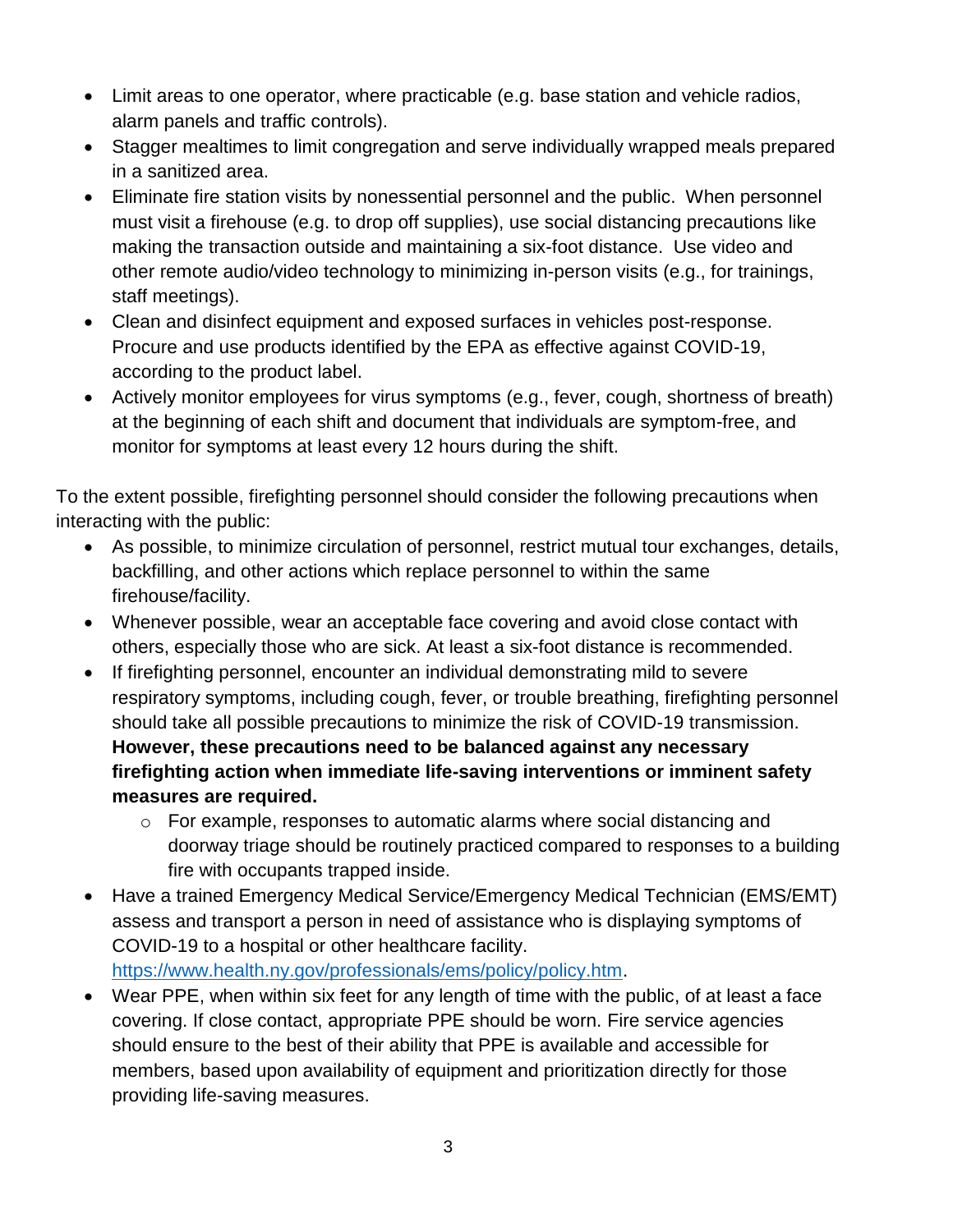- $\circ$  PPE may include disposable exam gloves, an approved facemask, a fluid resistant gown or suit, and/or eye protection, such as goggles, as appropriate.
- Ensure only trained personnel wearing appropriate personal protective equipment (PPE) have close contact with an individual who may have symptoms of COVID-19.
- When arriving on scene, practice "doorway triage", collecting as much information as possible about potential COVID-19 risk (e.g., symptoms, quarantine) before making entry/close contact. Limit entry/contact to the minimum extent possible, in order to mitigate the call (e.g. perform medical assessment of patient or check the alarm panel from just outside the front door, send in one or two personnel to investigate instead of an entire crew).
- Limit risk of exposure by using an approved face covering when responding to all appropriate calls. Do not use damaged or soiled masks.
- Clean and disinfect firefighting equipment and reusable PPE prior to use and reuse. Equipment and surfaces should be cleaned using a household cleaning product identified by the EPA as effective against COVID-19, according to the product label.
- Utilize standard operating procedures for the containment and disposal of used PPE.
- Utilize standard operating procedures, in accordance with CDC guidance, for containing and laundering clothes are available and followed. Avoid shaking soiled clothes.
- Launder firefighting turnout gear, including gloves and hoods, in a washer/extractor at washing temperature of 140°F and use of an EPA approved laundry sanitizer, in accordance with NFPA 1851, if the gear has been exposed to a confirmed or suspect case of COVID-19.

# **DAILY MONITORING AND RISK REDUCTION**

All fire service agencies should implement risk reduction procedures consistent with this guidance, including but not limited to:

- Screening for [symptoms](https://www.cdc.gov/coronavirus/2019-ncov/symptoms-testing/symptoms.html) (e.g. fever, cough, or shortness of breath) prior to each shift and every 12 hours during a shift,
- Screening for close contact with a person who is confirmed or suspected for COVID-19 within the last 14 days, and
- Screening for travel within the last 14 days to an area, domestic or international, where a 14-day quarantine is required or expected upon return.
	- $\circ$  For the most recent information on the travel advisories in effect at the federaland state-level, as well as the precautions for essential workers, please visit the Department's COVID -19 Travel Advisory [website](https://coronavirus.health.ny.gov/covid-19-travel-advisory) and the CDC's Returning from International Travel [website.](https://www.cdc.gov/coronavirus/2019-ncov/travelers/after-travel-precautions.html)

# **EXPOSED OR RECOVERING FIREFIGHTING PERSONNEL**

The first course of action, both for assuring firefighter safety and minimizing virus spread, is to allow quarantine periods of 14 days following an exposure or high-risk travel. However, this precaution may temporarily reduce the pool of available workers.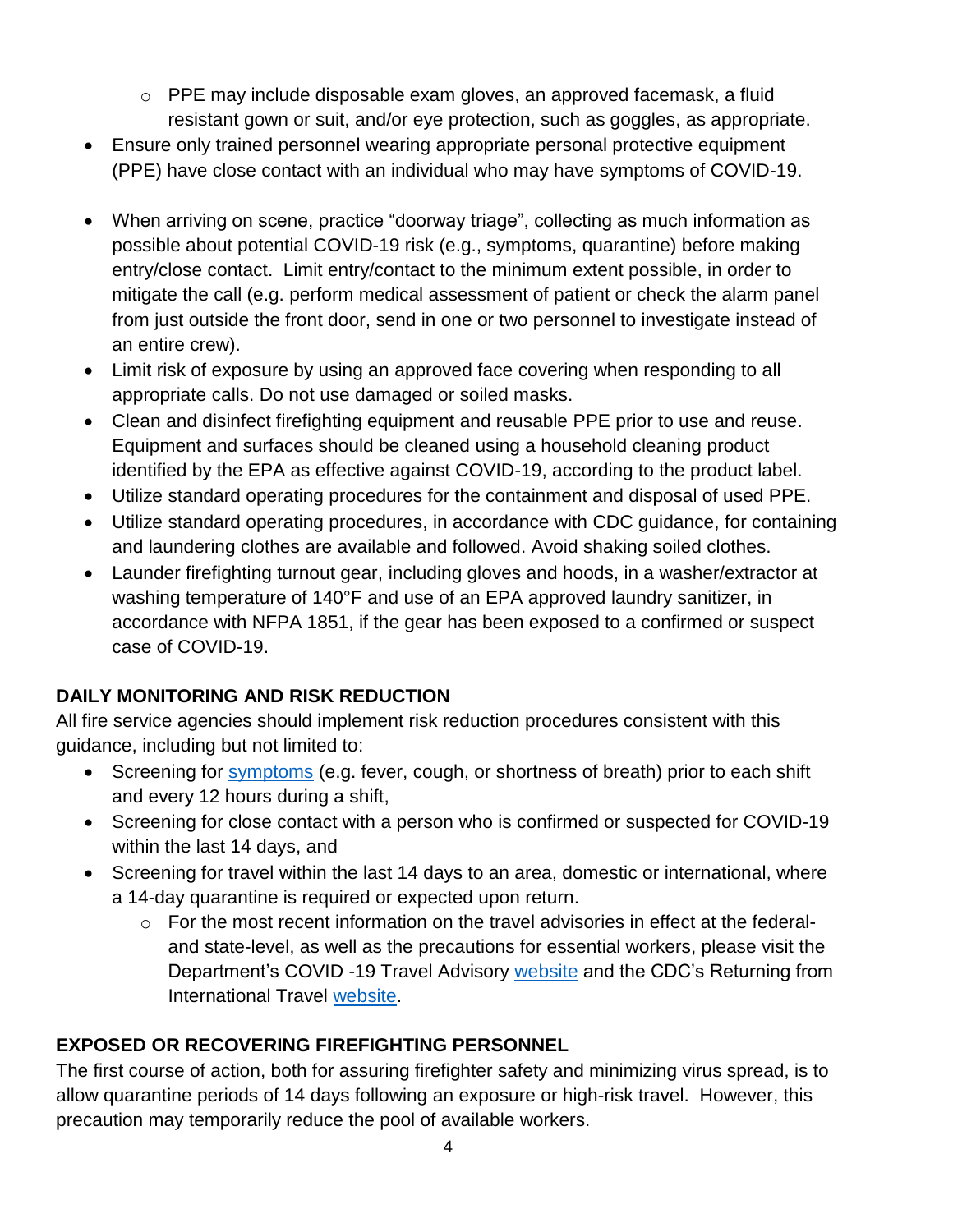After exhausting backfilling and all other reasonable efforts to replace affected personnel, if emergency response capabilities will be adversely impacted (e.g., fire companies closed or crew sizes reduced) by the absence of these employees to the point where the agency cannot continue to provide an appropriate level of response, Fire Service agencies should refer to the following guidance when determining when, and with what precautions, personnel can return to work after exposure, high-risk travel, or being a confirmed case:

- 1. Operations: Firefighting personnel who:
	- a. Have been exposed to a confirmed or suspect case of COVID-19:
		- o Department's [Interim Guidance for Public and Private Employees](https://coronavirus.health.ny.gov/system/files/documents/2020/06/doh_covid19_publicprivateemployeereturntowork_053120.pdf)  [Returning to Work Following COVID-19 Infection or Exposure,](https://coronavirus.health.ny.gov/system/files/documents/2020/06/doh_covid19_publicprivateemployeereturntowork_053120.pdf) which, as of the date of issuance, provides that "if such an employee is deemed essential and critical for the operation or safety of the workplace, upon a documented determination by their supervisor and a human resources (HR) representative in consultation with appropriate state and local health authorities, the exposed, asymptomatic employee may return to work so long as the employee adheres to the following practices prior to and during their work shift, which should be monitored and documented by the employer and employee:

1. Regular monitoring: The employee must self-monitor for a temperature greater than or equal to 100.0 degrees Fahrenheit every 12 hours and symptoms consistent with COVID-19 under the supervision of their employer's occupational health program.

2. Wear a mask: The employee must wear a face mask at all times while in the workplace for 14 days after last exposure.

3. Social distance: The employee must continue social distancing practices, including maintaining, at least, six feet of distance from others.

4. Clean and disinfect workspaces: The employer must continue to regularly clean and disinfect all areas, such as offices, bathrooms, common areas, and shared electronic equipment.

5. Maintain quarantine: The employee must continue to selfquarantine and self-monitor for temperature and symptoms when not at the workplace for 14 days after last exposure."

- b. Have traveled within the last 14 days to an area, domestic or international, where a 14-day quarantine is expected upon return:
	- o Department's [Interim Guidance for Quarantine Restrictions on Travelers](https://coronavirus.health.ny.gov/system/files/documents/2020/06/interimguidance_traveladvisory.pdf)  [Arriving in New York State Following Out of State Travel,](https://coronavirus.health.ny.gov/system/files/documents/2020/06/interimguidance_traveladvisory.pdf) which, as of the date of issuance, provides exemptions and precautions for first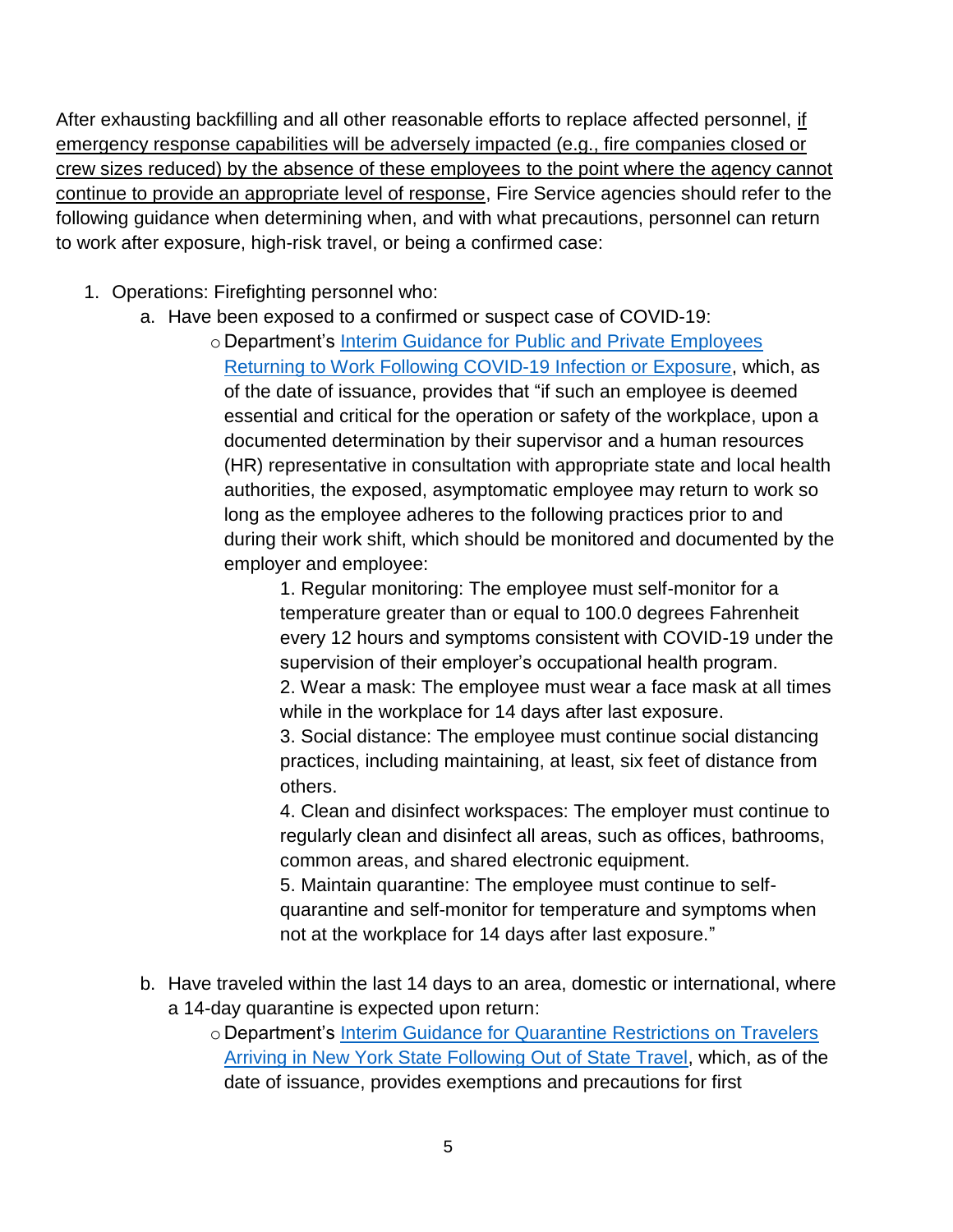responders and essential workers who are arriving, or returning to, New York for greater than 36 hours, including but not limited to:

- "Essential workers should seek diagnostic testing for COVID-19 as soon as possible upon arrival (within 24 hours) to ensure they are not positive.
- Essential workers should monitor temperature and signs of symptoms, wear a face covering when in public, maintain social distancing, clean and disinfect workspaces for a minimum of 14 days.
- Essential workers, to the extent possible, are required to avoid extended periods in public, contact with strangers, and large congregate settings for a period of, at least, 14 days."
- c. Have confirmed or suspected COVID-19:
	- o Department's [Interim Guidance for Public and Private Employees](https://coronavirus.health.ny.gov/system/files/documents/2020/06/doh_covid19_publicprivateemployeereturntowork_053120.pdf)  [Returning to Work Following COVID-19 Infection or Exposure,](https://coronavirus.health.ny.gov/system/files/documents/2020/06/doh_covid19_publicprivateemployeereturntowork_053120.pdf) which, as of the date of issuance, provides that:
		- "If an employee tests positive for COVID-19, regardless of whether the employee is symptomatic or asymptomatic, the employee may return to work upon completing at least 10 days of isolation from the onset of symptoms or 10 days of isolation after the first positive test if they remain asymptomatic.
		- If an employee has had close or proximate contact with a person with COVID-19 for a prolonged period of time AND is experiencing COVID-19 related symptoms, the employee may return to work upon completing at least 10 days of isolation from the onset of symptoms.
			- The New York State Department of Health considers a close contact to be someone who was within 6 feet of an infected person for at least 10 minutes starting from 48 hours before illness onset until the time the person was isolated. The local health department should be contacted if the extent of contact between an individual and a person suspected or confirmed to have COVID-19 is unclear."
- 2. Reduced Risk Assignment. If possible, personnel working under the conditions of 1(a) and 1(b) should be preferentially assigned, whenever possible, to job functions that have less contact with others and the public. Staffing models may consider assigning firefighters together who are all in an exposed category, to reduce risk assignments. Crews may be assigned to work a slower response area with fewer public contacts. As this outbreak grows, all personnel permitted to work under the above conditions may be needed for any assignment.